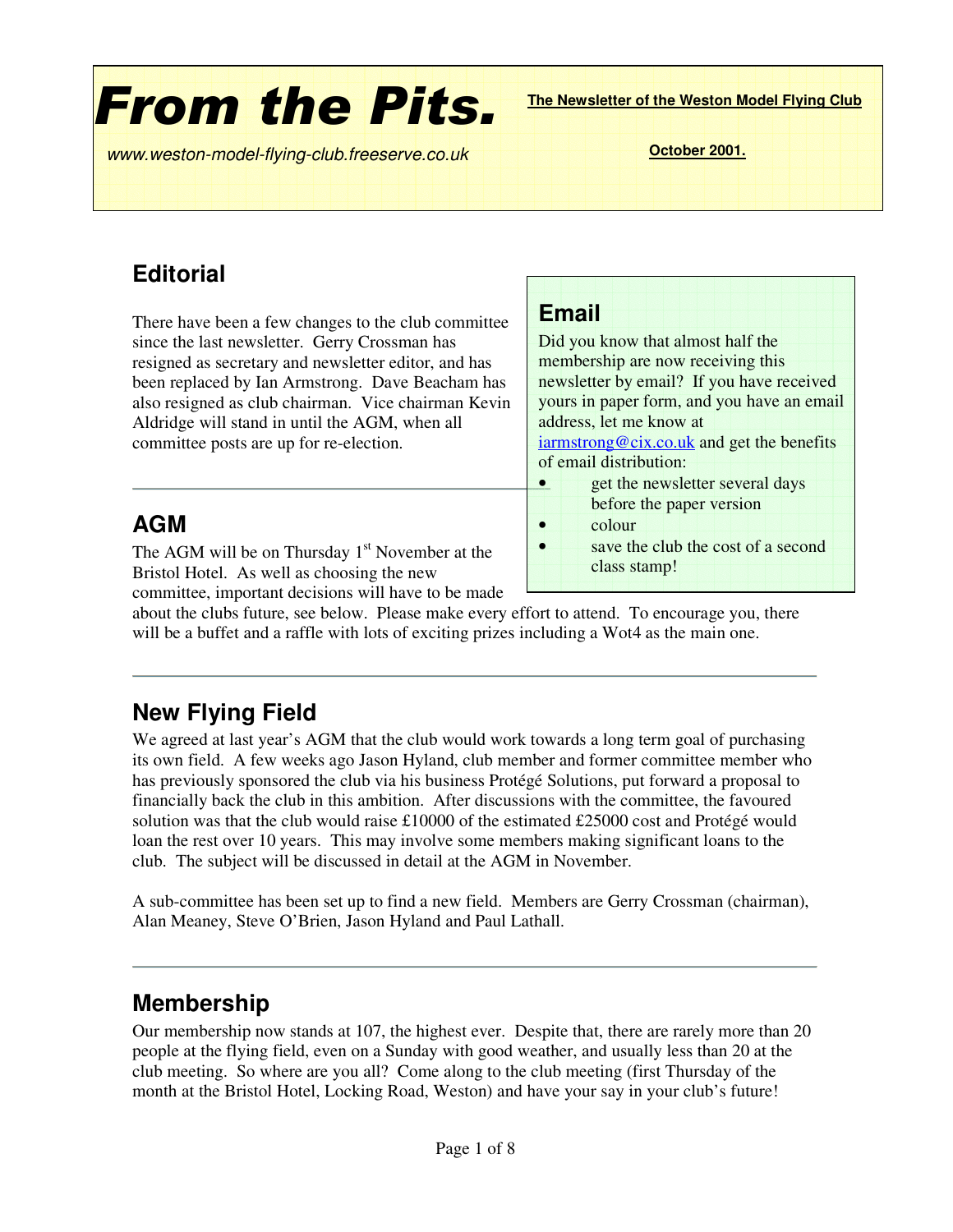### **Fun Fly League 2001**

This year's league will consist of 5 events (one having been lost due to Foot & Mouth). After 4 events it's a very close race: Pat is in the lead by just 5 points from Mike Pope, with Gerry in  $3^{rd}$ place 10 points behind.

### **Club Meetings**

Some decisions made at recent club meetings, which you may have missed:

The limit on membership has been raised to 110 full members, with no limit on junior members.

The grass is now being cut to form a 'L-shaped' pits area between the bridge and notice board, and one end or other of this area will be used depending on wind. The other corner of the field will no longer be used.

### **Skittles Evening**

Social Sec. Bill Holyoake is arranging a skittles evening at the Bristol Hotel for the  $10<sup>th</sup>$  of November. Cost will be £3 per head, which includes a buffet. Contact Bill on the number above for details, but be quick about it, as he needs to know by the next club meeting on  $1<sup>ST</sup>$  Nov.

### **Safety (1)**

Although not compulsory, the use of model restraints when starting an engine is strongly recommended, and more and more people are using them. Several innovative methods have been spotted, including large screwdrivers, copper piping and shelf brackets, all covered with foam rubber, usually from pipe insulation. They are easy and cheap to make, and may well prevent a serious accident.

### **2001 Committee**

| <b>POSITION</b>         | <b>NAME</b>          | <b>PHONE</b>    | <b>EMAIL</b>                  |  |
|-------------------------|----------------------|-----------------|-------------------------------|--|
| President               | Pat Teakle           | 01934 822147 or |                               |  |
|                         |                      | 0973 951812     |                               |  |
| Chairman                |                      |                 |                               |  |
| Vice Chairman           | Kevin Aldridge       | 01934 853159    | kevin@orchard-computers.co.uk |  |
| Secretary               | lan Armstrong        | 01275 392 995   | iarmstrong@cix.co.uk          |  |
| Treasurer               | Steve O'Brien        | 01934 877047    | sjo@globalnet.co.uk           |  |
| Membership Sec.         | Tom Flynn            | 01934 518636    | tflynn@gwipl.co.uk            |  |
| <b>Social Secretary</b> | <b>Bill Holyoake</b> | 07719440404     | wigwag@btinternet.com         |  |
| <b>Safety Officers</b>  | <b>Paul Lathall</b>  | 01934 642883    | paull@labcaire.co.uk          |  |
|                         | Mike Adams           | 01934 516237    |                               |  |
| <b>Bulletin Editors</b> | Steve, Tom & lan     | As above.       |                               |  |
| <b>Chief Examiner</b>   | <b>Terry Davis</b>   | 01278 420436    |                               |  |
| <b>Club Examiner</b>    | Paul Lathall         | 01934 642883    | paull@labcaire.co.uk          |  |
| <b>Club Examiner</b>    | Mike Adams           | 01934 516237    |                               |  |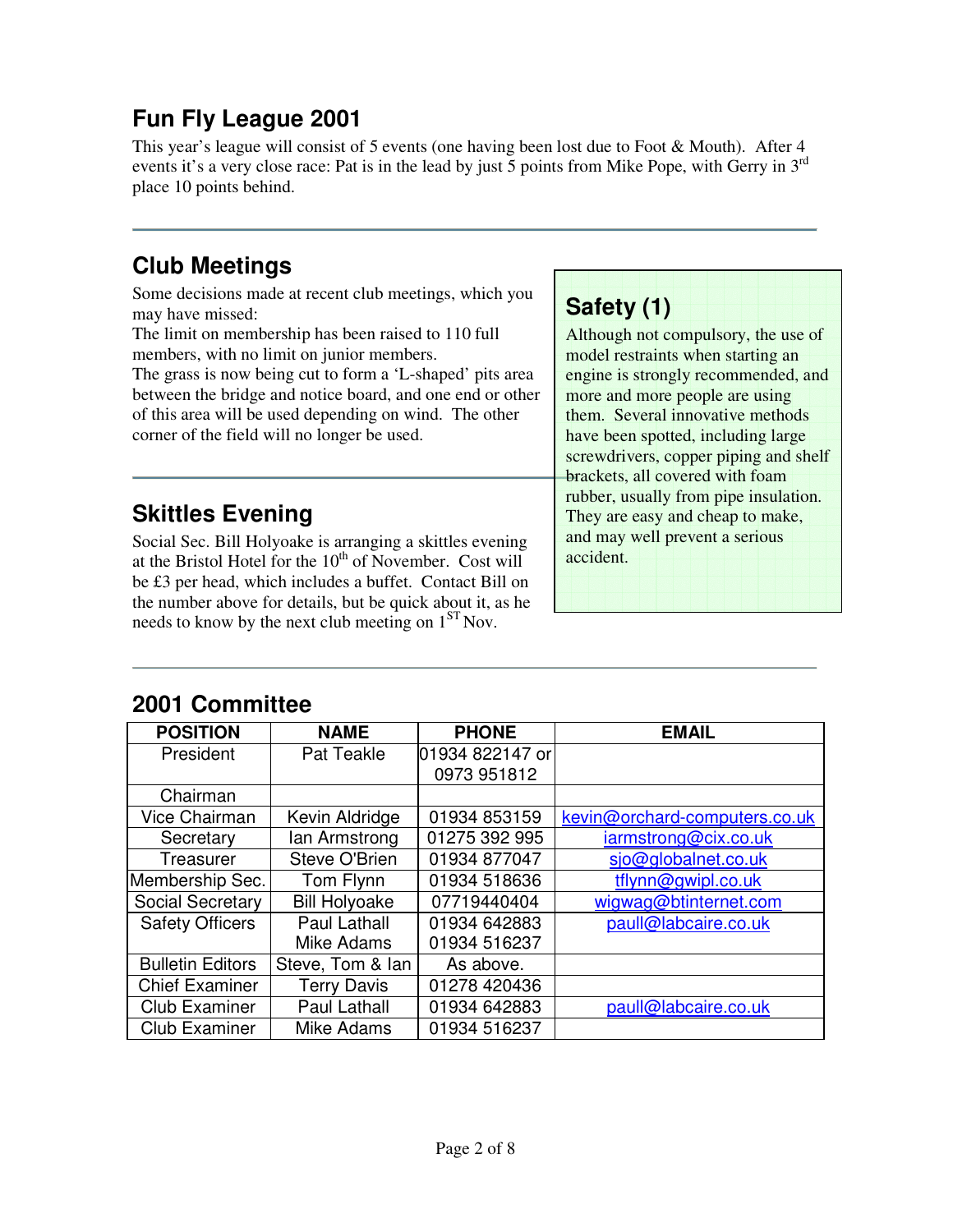### **The Committee**

Continuing our occasional series on club officials, this issue highlights:

#### **The Secretary**

I have to admit to not being a native of Weston or even the West Country. I was born in Salford, Lancashire in January 1952. My earliest memories of model making were flying rubberpowered free-flight models on Pendleton Common, followed later by a small plastic control-line model. I remember making a very delicate balsa & tissue plane and flying it many times over a period of months, patching the tissue after almost every flight, before someone told me I was supposed to dope the tissue…

Oh yes, and later still there was a short period trying (unsuccessfully) to teach myself to fly RC with a second-hand single channel radio set and a small  $.15$  powered trainer.

In 1970 I did a degree in Aeronautical Engineering at Queen's University Belfast. QUB is one of the best Universities for that subject, but being in Belfast in the early 1970s was, shall we say, "interesting"…

In 1974 I left university and moved to Bristol to work for Rolls-Royce, where I still work today. Three years later, I took up RC model flying with the Bristol club at Whitchurch airfield, where AMARC now fly. I built 4 models at that time, two of which I still have today – a Kamco Kadet trainer, and a 1/10 scale Hawker Demon biplane.

After about 18 months the club moved to Colerne airfield near Bath, then to somewhere north of Bristol, at which point I left, having been bitten by the computing bug which became my main hobby.

I'm not quite sure where the next 20 years went. I seem to remember spending most of them in front of a computer, at work and home, with the occasional time out to go sailing. Perhaps it was more than occasional, as somehow I managed to sail most of the southwest coast of England as well as Wales, Brittany and the Channel & Scilly Isles.

A few years ago I had to give up sailing, having become very prone to seasickness, so I became interested in modelling again.

I currently live in Failand, a small village to the southwest of Bristol, about 14 miles and 25 minutes drive from the field at Wick.

Following the tradition of these resumes, a few likes & dislikes:

Likes: Computers - half of the time Biplanes - flying slowly past on a summer's evening

Dislikes: Computers - the other half… Biplanes - all that rigging…

Ian.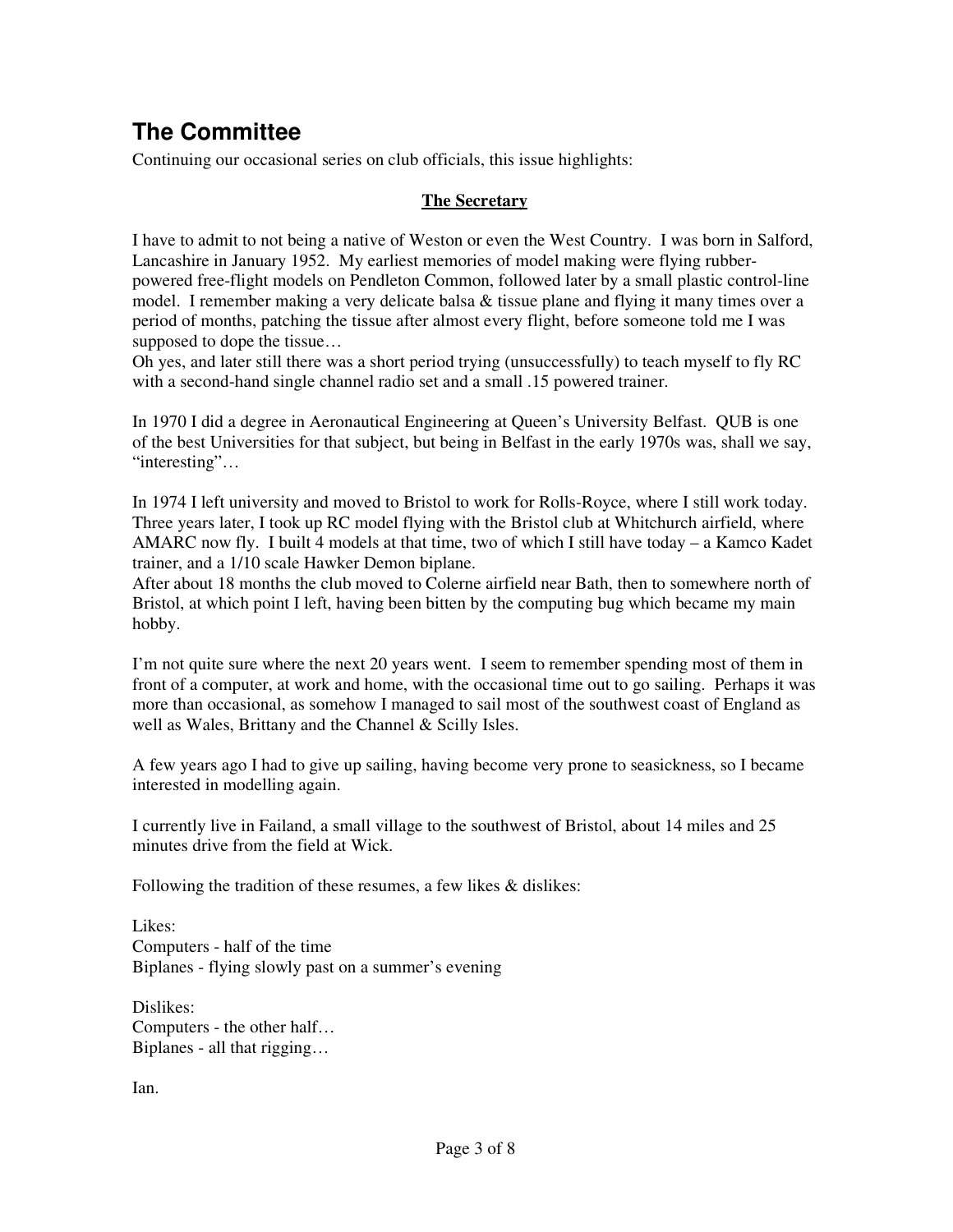### **Where do you go from here…**

You have finally stopped shaking, the plane is back on the ground, you have answered all the examiners questions, so have you passed? Yes of course you have. You are now an A certificate pilot. You can fly on you own without the supervision of your tutor, but where do I go from here….

#### **The B Certificate**

Most people when I have asked them "Why have you not taken the B test" reply that they don't want to fly at shows. The B test should not be seen as a pass to allow you to fly at shows but more a higher standard of flying capability by the individual.

This article is aimed at all those flyers out there who want to strive to being a better, more capable, and safer flyer within the club, and yes it would allow you to attend and fly at a show.

#### **The Model**

One thing everyone must realise is that the type of model is relevant but only to a point. The B test does not require a full-blown pattern ship model, but it does require a model to be something more capable than a Junior 60. An ideal club level model is an AcroWot or Wot4. Both are very manoeuvrable and can be flown very precisely. Another thing that I also need to mention is that you do not have to own the model. You can borrow a model for the test. The test is about your flying skills, not the flashy paint job.

#### **What Is The Examiner Looking For?**

**Safe**, **Controlled**, **Confident flying** at a **constant height and speed**. The manoeuvres for the B test are laid out as a schedule that you could fly as a schedule. This is NOT expected and the routine can be done in any order chosen by the candidate. The following statement is taken from the BMFA guidelines and shows that as the candidate you should know the model and have test flown the model on the day ready for the test :-

"Any re-trimming should be done on the first circuit and if the pilot cannot accomplish this then you should seriously think about their basic ability, especially if they put the model in any danger or the model flies behind the pilot or in any other unsafe areas."

#### *Next time*

*We will be looking more specifically at your preparation for the test, more detail on each manoeuvre and how to fly them, then how to link it all together to get you through that B test.*

*Oh Yes just to really get you nervous. There has to be 2 examiners present to test you ! (Unless you have an ACE Area Chief Examiner in the club)*

*Until Next Time*

*Paul Lathall Club Examiner & Fellow Pilot*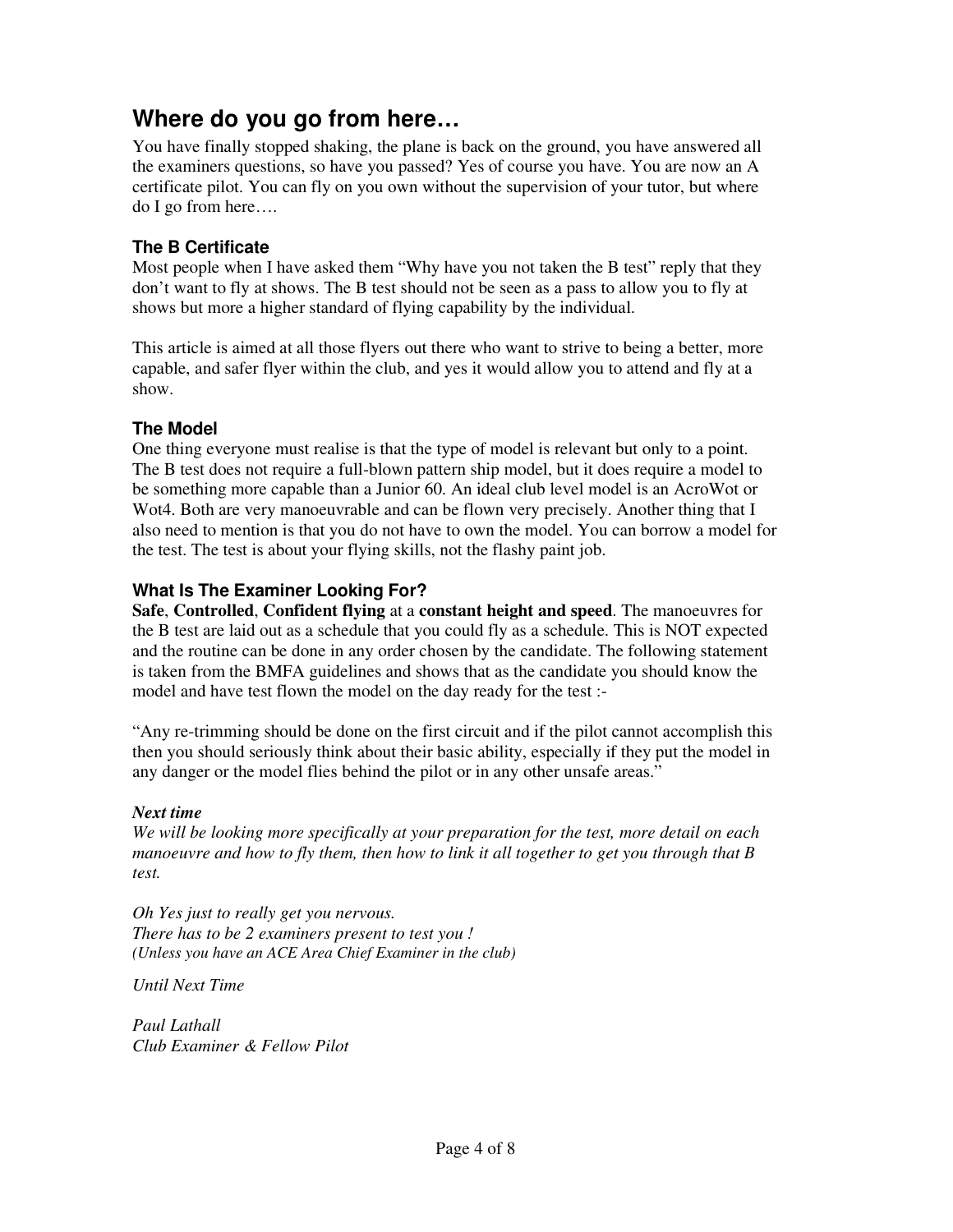### **Quiz**

For the quarterly newsletter we have decided to include a prize quiz. As clearly you will have time to work out the answers the difficulty of the questions will reflect this. A prize awaits the first member to contact me (Steve O'Brien) by any means legal with all ten correct answers.

1/ If 1 kg of ice is put into 1 kg of boiling water and allowed to melt assuming no heat losses what will the final temperature of the water be in degrees centigrade.

2/ If a 60 size engine produces 2 hp at 18,000 RPM how much torque is produced at the propeller what is the tip speed for a 13 inch propeller in Mach.

3/ A piece of string is stretched around the earth, it is then lifted by six inches all the way around -how much additional string is needed.

4/ What is the chemical symbol for tungsten.

5/ Where are the following airlines based (which state in the case of U.S airlines) a) varig b) cathay pacific c) delta d) garadu e) north west orient f) sabena

6/ We've all used p.t.f.e tape for plumbing jobs. What does p.t.f.e stand for and what is its other name.

 $7/$  Sine a = Cosine a

8/ In Dads Army, Captain Mainwaring was the manager of which bank?

9/ Who manufactures the following cars: a) musso b) lupo c) skyliner d) leon

10/ What is Rodney Trotter's birthday.

### **How Does A Wing Create Lift.**

Some time ago when I had just joined the club, one fine Sunday afternoon at the field I raised the question "how does a model wing create lift when it's got the same profile top and bottom". Traditional explanations for how a wing works seemed to me to rely on the wing having a curved top surface and flatter bottom surface.

Experts available on the day were quick to point out that in fact it is the angle of attack that has a large influence on the amount of lift produced. This explanation was followed by a demonstration of a flat wing Delta which clearly as it had no aerofoil section it could only get lift using the angle of attack theory (there is also an argument that long as you have a big enough engine anything will fly, but knowing nothing about the dynamics of missiles I would leave the diversion alone).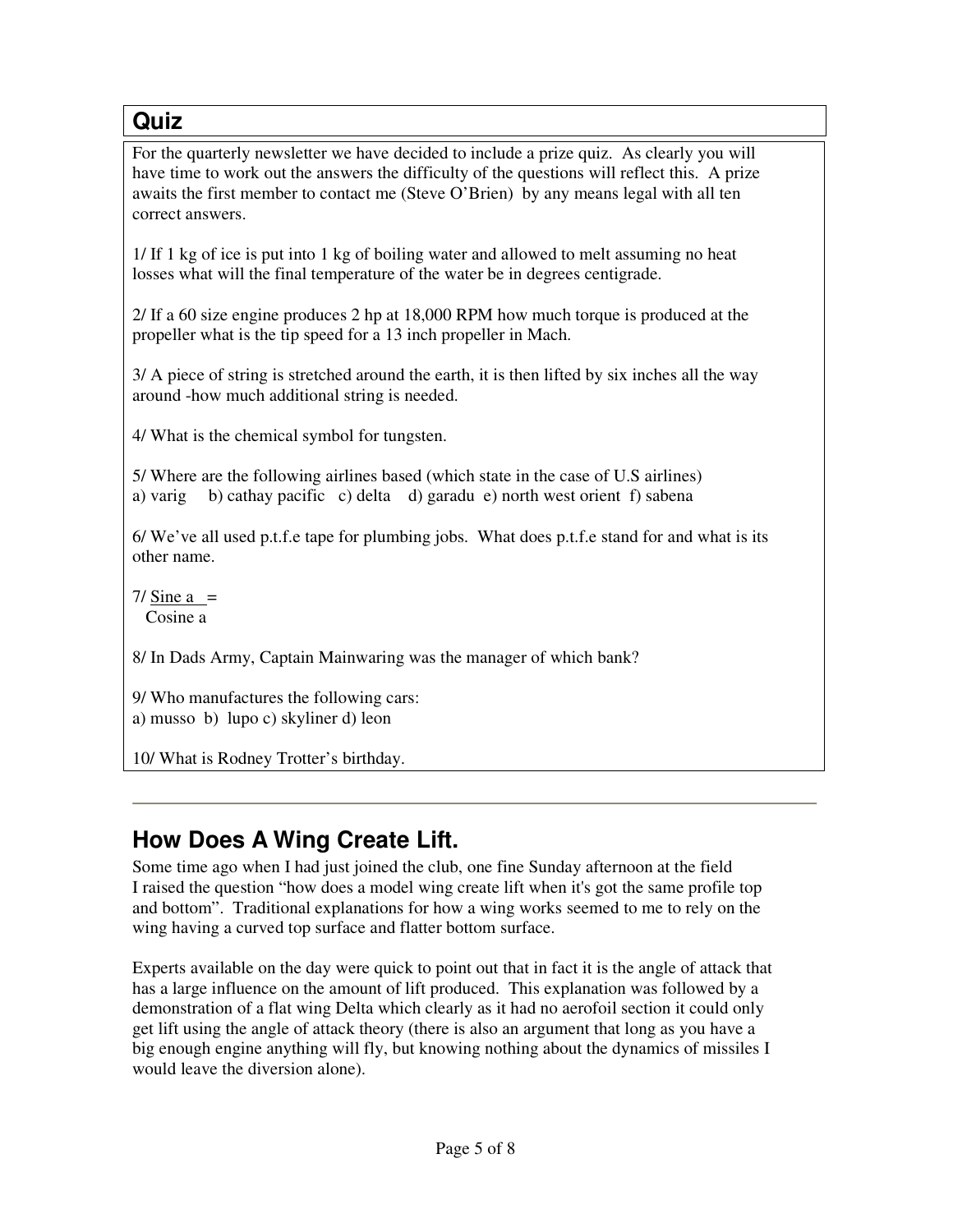So the explanation was complete. However the September 2001 issue of RC Model World had an article written by a physicist Dr Graham Legg , in which he explains in great detail how the wing the does get lift.

This article took Bernoulli's explanation (being the one that air has to travel quicker over the top surface of a wing thus creating a lower pressure regions above the wing hence lift is created) and applied it to a wot4 wing the resulting calculation proved that at 50 mph the wing created only 15 percent of the lift needed to overcome the weight of the plane. He also pointed out that there is no law physics which can be used to back up the explanation that air movement over the top of a wing has to travel faster than the air on the underside of the wing as they do not need and in fact do not meet up again at the trailing edge.

It was in fact Newton using his three laws of motion who came up with the correct explanation .

The actual explanation is long and complex so, as a marine engineer who would have no difficulty explaining how metal ships float for the next issue I intend to seek the help of a recently discovered member who is qualified in aeronautical engineering to attempt to explain how a wing works in layman's terms.

### **Indoor Flying**

If you're not into the healthy lifestyle of winter flying, that is standing in a howling gale on a muddy field in freezing weather, you might like to look into the attractions of

indoor flying. The Bristol Indoor Flying Organisation (BIFO) organises RC and Free Flight flying sessions around Bristol. Families & spectators are welcome. Of particular interest to this club are these events:

Westlands Sports Hall, Winterstoke Road, Weston Super Mare: Each Friday, 8 to 10pm

Oct: 5, 12, 19, 26 Nov: 2, 9, 16, 23, 30 Dec: 7, 14, 21, 28?

For more information, contact: **Dr Allan Levi** allanlevi@ansaproducts.com Mobile: 07866 724 974 Office Tel: (0)-1633 84 3000 Web Site: www.IFO.com

### **Safety (2)**

Please note that mobile phones should not be operated or left in standby mode in the pits or on the flying patch. This is in line with the BMFA recommendation in their handbook. Leave your mobile in the car or switch it off if you have it with you.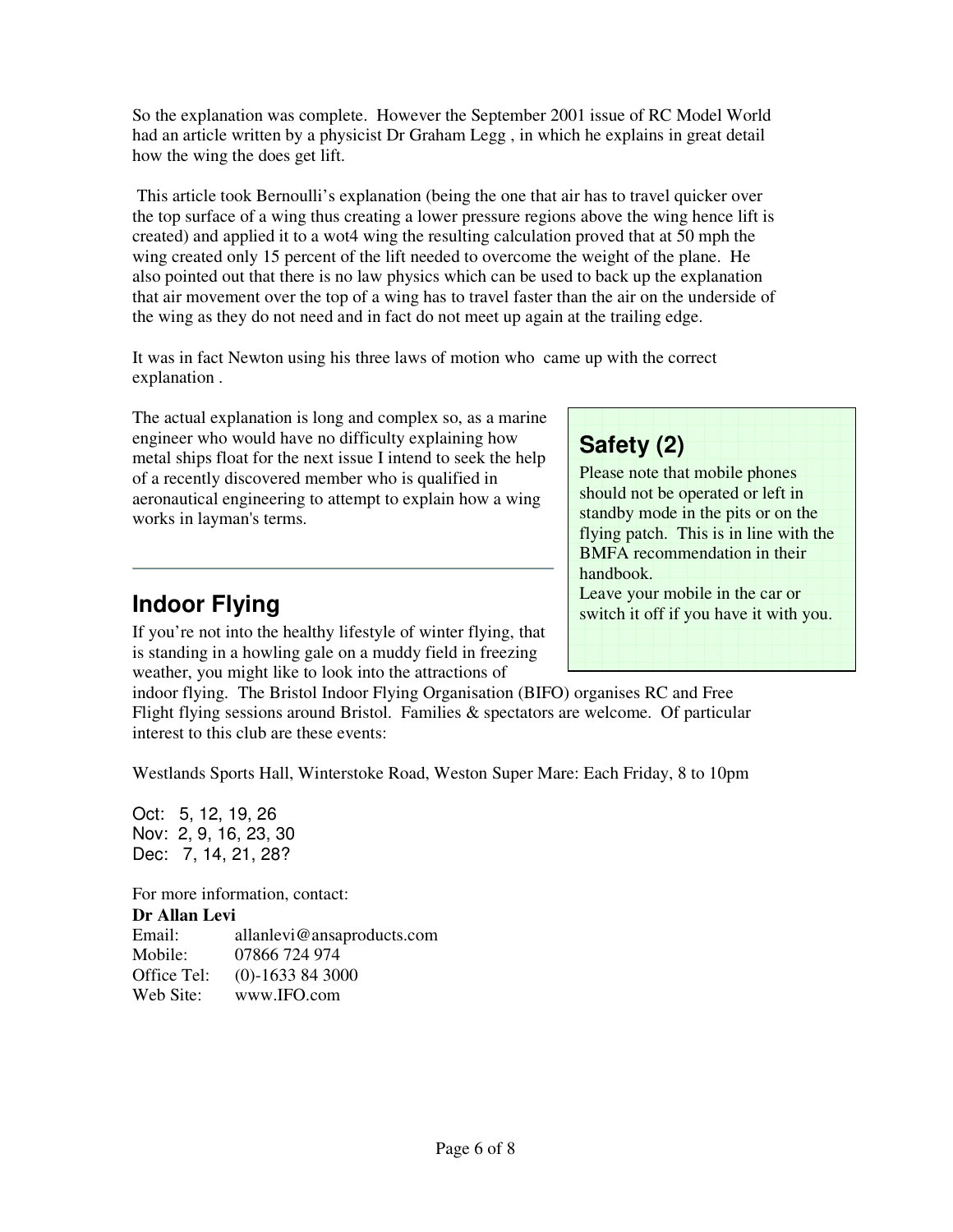### **Events**

Remaining events this year and early next:

| Thursday 1 <sup>st</sup> November, 8pm     | Club meeting and AGM at the Bristol Hotel |  |
|--------------------------------------------|-------------------------------------------|--|
| Sunday 4 <sup>th</sup> November            | Fun Fly League (weather permitting)       |  |
| Thursday 6 <sup>th</sup> December, 8pm     | Club meeting at the Bristol Hotel         |  |
| Sunday 9 <sup>th</sup> December, 2pm       | BMFA Western Area AGM at BAWA in Filton   |  |
| Thursday 3 <sup>rd</sup> January 2002, 8pm | Club meeting at the Bristol Hotel         |  |

### **For Sale**

72" mick reeves spitfire (not finished) with 10 cc Irvine (never run)

Futaba FP 5 channel radio with servo,s etc. Also Magnum 40 (never run) Offers please. Please contact IVAN 01934 413160.

### **And Finally…**

You may recall a story in a previous issue about someone who took off with a glow-start still attached to his engine. An amusing story and a good lesson to all of us not to be so careless. So guess who did exactly the same with a scale Gladiator? Not only that, but having landed, removed the offending item, and glanced furtively around to make sure no one else had noticed, this err, unnamed person then took off again with the flaps full down…

## **Full Size Flying!**

Social Sec. Bill has been talking to the fullsize flying club at Filton about a possible arrangement whereby we could have ½ hour flying training in a real aircraft for £20, and in return the Filton members would come to Wick to be taught on the club trainer (no, not for £20!!). At the moment it's still just a possibility, but

Bill would like some idea of the number of people interested, so let him know if you are.

### **Ian, Steve & Tom**